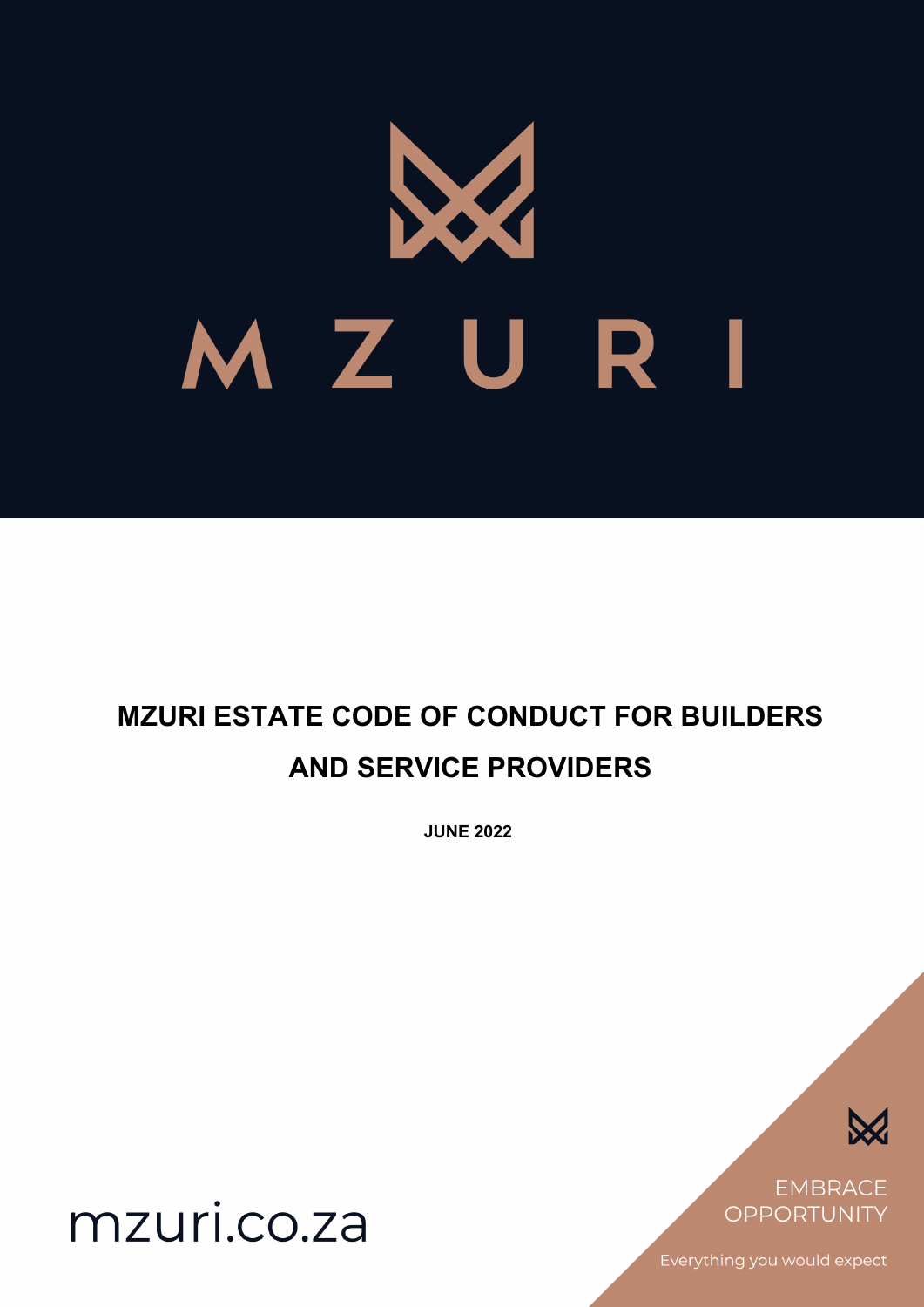# **MZURI ESTATE CODE OF CONDUCT FOR BUILDERS AND SERVICE PROVIDERS**

entered into between:

(*full names, registered number, if applicable and address of Service Provider or representative who guarantees that he is duly authorize thereto*)

("the Service Provider")

And

(*full names, registered number, if applicable and address of the owner or representativewho guarantees that he is duly authorize thereto*)

("the Owner")

And

# **MZURI ESTATE PROPERTY OWNERS ASSOCIATION**

a statutory governing body instituted in terms of Section 29 of the ordinance Land UsePlanning ordinance Nr 15 of 1985

("the Association")

#### **2. Introduction**

WHEREAS the Owner and the Service Provider entered into an agreement in termswhereof certain services shall be provided by the Service Provider to the Owner

AND WHEREAS the Service Provider agree and acknowledge that the Mzuri Estate Property Owners Association, has amongst its primary objectives, the objective to ensure a high quality lifestyle and security for the owners and residents of the Mzuri Estate,

AND WHEREAS in terms of Clause 28.1.10 of the Constitution of the Mzuri Estate Property Owners Association provides for the commitment of the parties to a code of conduct in building, construction and or other services provided

NOW THEREFORE the parties agree and bind themselves to the following terms and conditions.

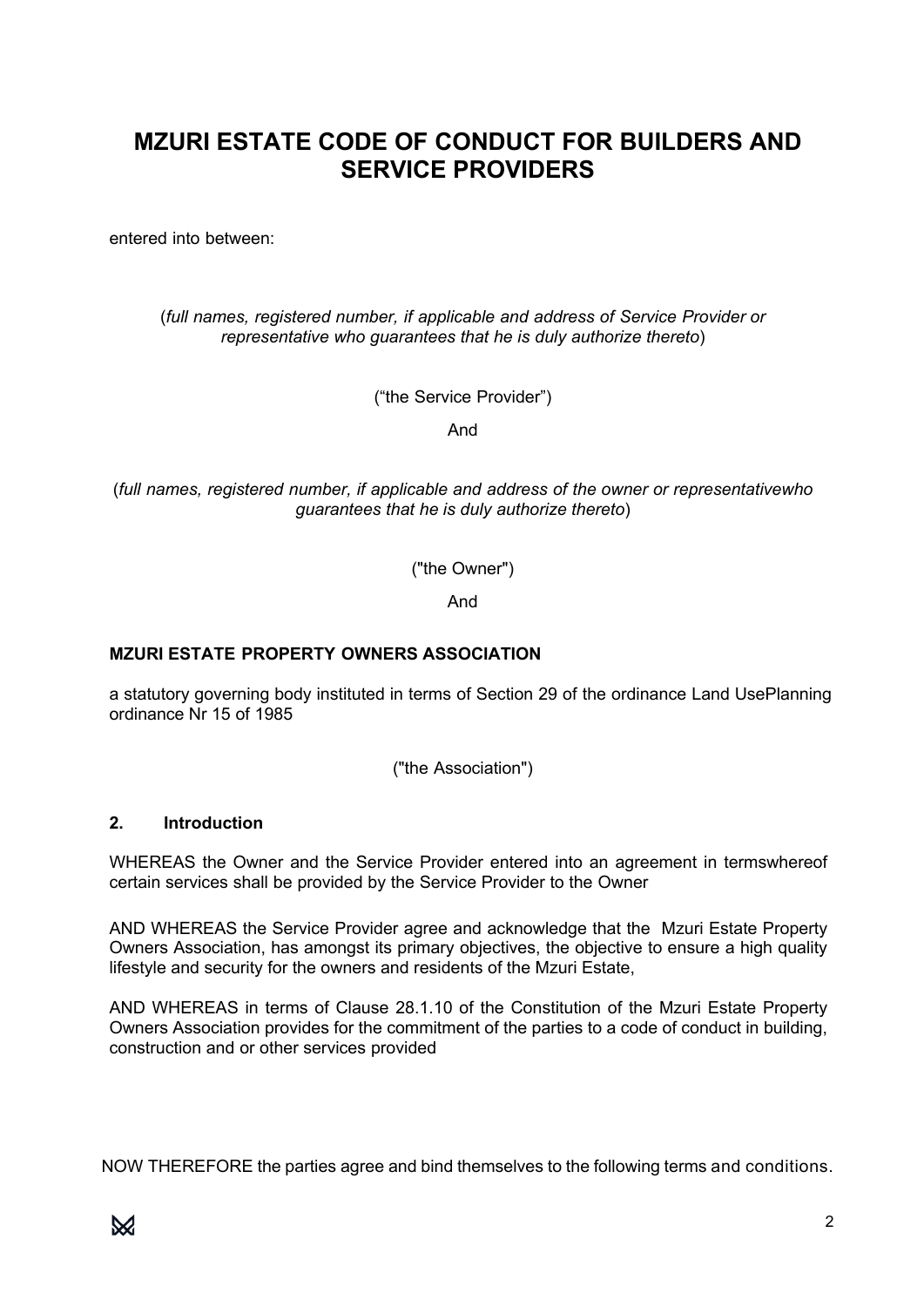# **1. Interpretation**

- 1.1 Unless the context clearly indicates a contrary intention an expression which denotes a natural person includes an artificial person and vice versa;
- 1.2 The following expressions shall bear the same meaning assigned to them below and cognate expressions bear corresponding meaning:
	- 1.2.1 **"Common Property**": means:
	- *(a)* Any portion of the Land registered in the name of the Association;
	- *(b)* Any portion of the Land within the Estate which is not subject to an exclusive right in favour of a Member; and

Including private open space, private streets, internal engineering services arising from the sub-division of the Land, all entrances, communal Roads, public open areas, gardens, all visitors' parking bays and any other such areas as may be determined by the Committee from time to time as being common property.

- 1.2.2 **"Architectural Guidelines"** means the Architectural Guidelines referred to in clause 29 of the Mzuri Property Owners Association, a copy of which is available on the Estate's web page.
- 1.2.3 **"Owner builder"** means—
	- *(a)* a person who builds a home for occupation by himself or herself; or
	- *(b)* a person who is a registered home builder in terms of the Housing Consumers Protection Measures Act No. 95 of 1998 and who assists a person contemplated in paragraph (a) in the building of his or her home.
- 1.2.4 **"The rules"** means the rules established in terms of Clause 28 of the Constitution of the Mzuri Property Owners Association.
- 1.2.5 **"Service provider"** means any person and/or entity carrying out development and building service in the estate and shall include but not restricted to, Building contractors, Project managers, Building material suppliers, Developers, Owner Builders. This definition of service provider is not exhaustive and where the interpretation of the paragraph warrants, shall also include employee, agents, casual worker and sub-contractor ("hereinafter referred to as the staff compliment") of the said service provider that might be appointed for carrying out development and building services in the estate.

# **2. REGISTRATION OF SERVICE PROVIDERS**

- 2.1 The Service Provider must be registered as such with the Association.
- 2.2 No unregistered Service Provider shall render any services on the Estate.
- 2.3 An owner builder is also required to register as a Service Provider and shall, forpurpose of this agreement, be deemed to be a Service Provider.
- 2.4 Registration of Service Providers shall take place according of the Rules of Mzuri Estate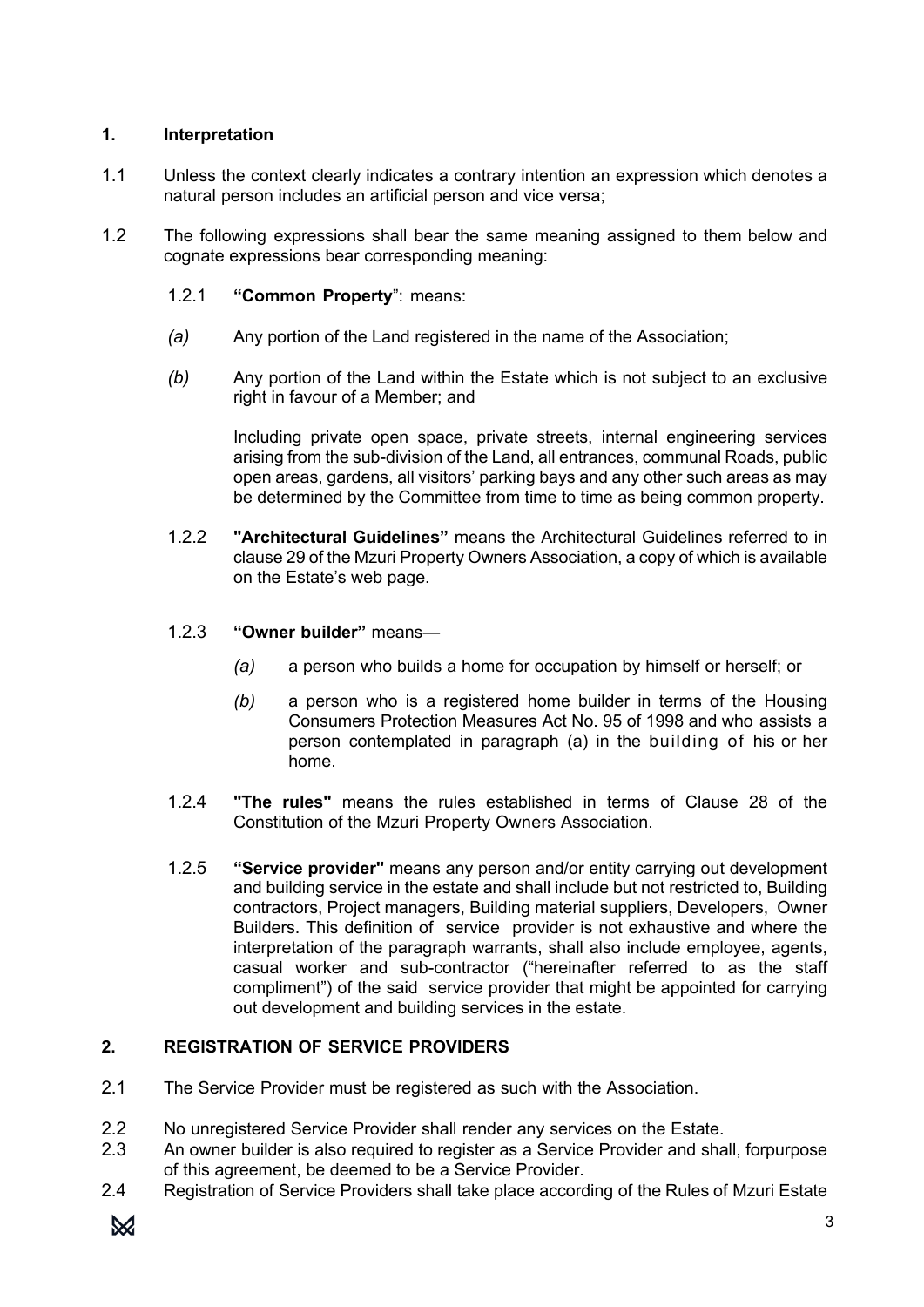and as set by the committee from time to time.

# **3. THE RULES OF MZURI ESTATE**

The Service Provider hereby binds itself to the rules of the Association and acknowledges that it is acquainted with the contents thereof as if specifically quoted in this agreement.

#### **4. SECURITY AND SITE ACCESS AND EGRESS**

- 4.1 The Service Provider shall adhere to and co-operate with the security measures and procedures implemented by the Association or its contracted security company.
- 4.2 The Service Provider shall not be allowed access to the estate for any purpose unless the person is in possession of a valid identity document and access cardissued by the Association or its authorities.
- 4.3 If the person of the Service Provider or any member of staff of a Service Provideris not a citizen of South Africa, he/she will not be allowed access unless he/she is in possession of a valid passport and a valid work- and immigration permit and an access card issued by the Association or its authorities.
- 4.4 The following access and working timetable will be applicable to all ServiceProviders:

| Monday to Friday            | 07h00 to 18h00 |
|-----------------------------|----------------|
| Saturday                    | 08h00 to 13h00 |
| Sundays and Public holidays | No work        |
| <b>Builders holidays</b>    | No work        |

- 4.5 Service Providers shall not render services outside of the timetable set out inClause 4.4.
- 4.6 The Association may, on application by the Service Provider or Owner, permitaccess to the Estate on Sundays and Public holidays.
- 4.7 Applications in terms of Section 4.6 must be lodged with the Association at least 2 (two) weeks prior to the date on which the activity shall take place.
- 4.8 If and when permission is granted it shall be in writing.
- 4.9 The Service Provider shall leave the estate after the regulated time mentioned inSection 4.4 above.
- 4.10 Should an owner and Service Provider wish to procure private security (i.e. guard on site) after the regulated hours mentioned above, such services shall only be procured from the security company. The agreement in regard to the abovementioned service will be concluded between the owner, Service Provider and the said security company, taking into account the security measures imposed by the estate from time to time.
- 4.11 If a Service Provider is also a tenant or house owner in Mzuri Estate, then only he and his family may remain in the estate. No member of his staff will be allowed on the estate after the regulated egress time.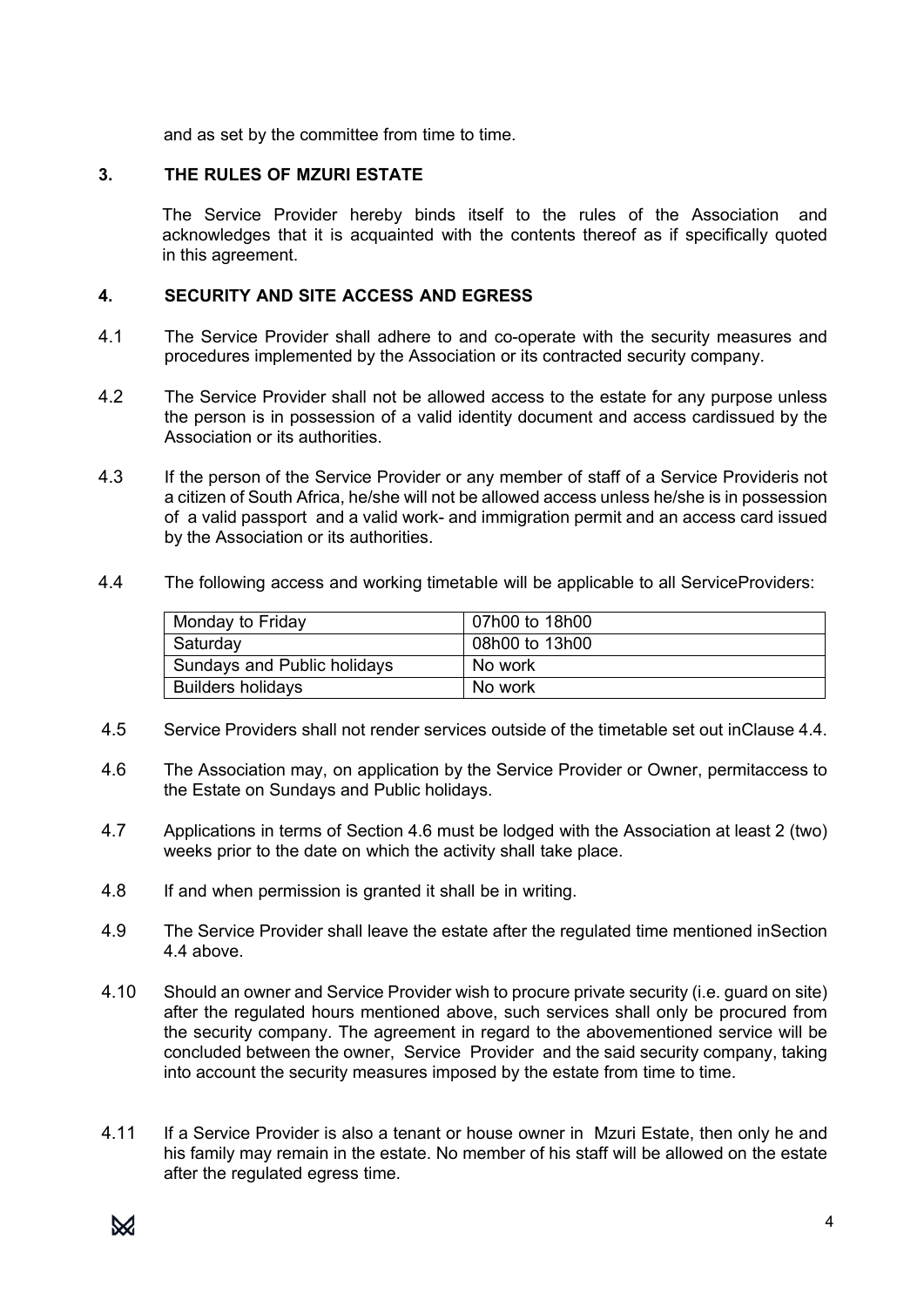- 4.12 No member of staff of an owner or Service Provider is allowed to rent a house on the Estate for construction purposes of any kind.
- 4.13 The committee of the Association shall determine the period of the Builder holiday from time to time. On such determination the committee shall notify the owners and Service Provider timeously.
- 4.14 All vehicles of service providers, delivery vehicles etc, entering or leaving the Estate may be subject to a search by the Estate Manager, Security Manager or appointed security personnel.
- 4.15 The point of access and egress for the Service Provider and its staff is through the designated points at the main entrance.
- 4.16 Once on site the Service Provider and its members of staff are not permitted to walk around the estate.
- 4.17 Any breach by the Service Provider in respect of this Section shall entitle theAssociation  $t^{\circ}$ 
	- 4.17.1 Deny the Service Provider access to or remove Service Provider from the Estate;
	- 4.17.2 And/or Levy a fine against the owner.

# **5. ACCESS CARDS**

- 5.1 The Service Provider shall apply to the security company contracted by the Association for an access card to be issued to each and every member of its staff.
- 5.2 The cost of an access card shall be determined from time to time.
- 5.3 Access cards shall only be issued on payment of the prescribed fee, completion of the application forms and the lodgment for each and every member of staff of his / her identity document.
- 5.4 Lost access cards shall be replaced on application and payment of the fee.
- 5.5 The Service Provider shall apply for access cards to be issued to sub-contractors i.e. glazers, under floor heating specialists, landscapers, cleaners, etc.
- 5.5 Any breach by the Service Provider in respect of this Section shall entitle theAssociation to:
	- 5.6.1 Deny the Service Provider access to or remove Service Provider from the Estate;
	- 5.6.2 And/or Levy a fine against the owner.

# **6. DISCIPLINE**

6.1 The Owner and Service Provider shall be responsible for the discipline of the service provider's members of staff and ensure that they adhere to the rules and security measures imposed from time to time by the Association.

# $\bowtie$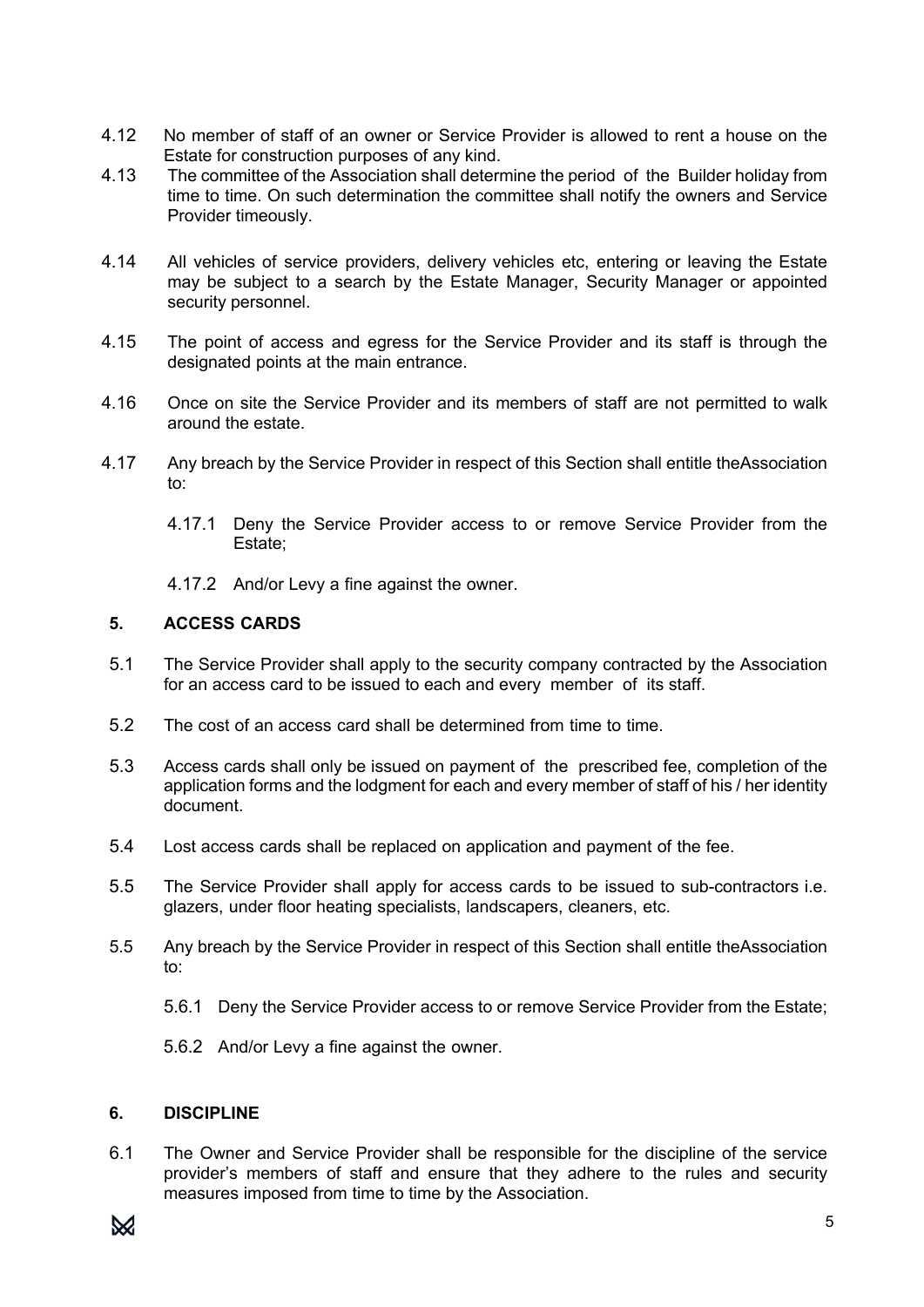- 6.2 Members of staff shall be transported by vehicles to and from their place of work within the estate.
- 6.3 Employment or any other disputes between owner, Service Provider and Members of staff shall be settled outside the estate.
- 6.4 Any Service Provider or a member of its staff guilty of
	- 6.4.1 disturbing any animal or bird life in the estate;
	- 6.4.2 removing any building material from any property other than the building rubble or refuse from the estate without the required authorization from owner or possessor of the material;
	- 6.4.3 committing any crime;

shall be expelled and refused access to the estate pending the determination ofhis case by the relevant authority and the committee.

- 6.5 Any breach by the Service Provider in respect of this Section shall entitle theAssociation to:
	- 6.5.1 Deny the Service Provider access to or remove Service Provider from the Estate;

6.5.2 And/or Levy a fine against the owner.

# **7. ENVIRONMENTAL CONTROLS**

The Owner and Service Provider acknowledge that the Mzuri Estate is an environmentally sensitive development and agree and undertake to conform to all environmental controls specified in the Estate Operational Management Plan as may revised time to time. The Estate Operational Management Plan forms an integral part of the Association and the development of the Mzuri Estate and as such is legally enforceable by the Association.

- 7.1 Building plan controls
	- 7.1.1 The Service Provider must at all time during the construction phase ensure that a copy of signed approved building plans is on site a viable for inspection.
	- 7.1.2 Any variations to the approved building plan shall be of no force and effect unless and until it has been approved in writing by the Association. It must be submitted to the Association for signed approval and may only be implemented once the written approved variation is made available to the Service Provider.
	- 7.1.3 Prior to commencing building, the Service Provider must set out the foundations for inspection and approval by the Association and the Municipality of Cape Town.
	- 7.1.4 The Service Provider must also confirm in writing the following to theAssociation
		- 7.1.4.1 The height of the building as measured practical on site.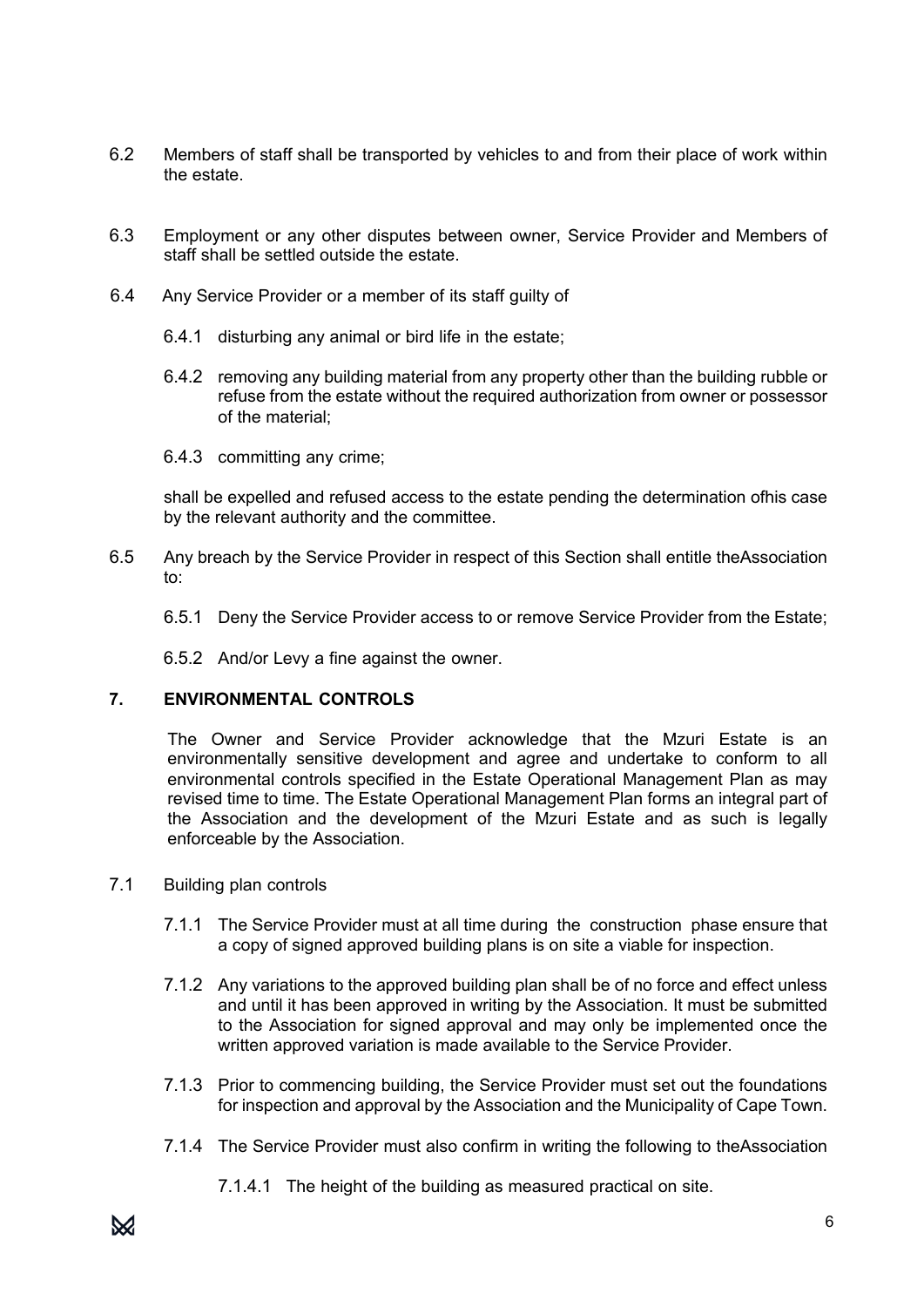- 7.1.4.2 Set out and confirm, in writing, the form and state of temporary driveway with the Association; (to prevent delivery trucks damaging roadsides).
- 7.1.4.3 Provide a site drawing indicating the position of storage shed(s);
- 7.1.4.4 The position of topsoil an excavated soil storage areas;
- 7.1.4.5 The position of building material storage areas;
- 7.1.4.6 The position for concrete delivery wash-off; and
- 7.1.4.7 The position of deliveries.
- 7.1.4.8 Position of chemical toilets.
- 7.2 The Association shall be entitled to deny the Service Provider to commence building on Mzuri Estate until the above documentation is in place.
- 7.3 All activities relating to the construction of a building must be confined to be within the boundary of the erf or erven where construction is taking place, which shall include but not limited to the location of staff, the sitting of storage bins and storage materials.
- 7.4 Any breach by the Service Provider in respect of this paragraph shall entitle the Association to:
	- 7.4.1 Stop or terminate all work being undertaken until the Association is satisfied that Service Provider equipment and material has been moved within and on the building site; and
	- 7.4.2 And/or Levy a fine against the owner.

#### **8. SITE PRESENTATION**

- 8.1 The site is to be kept clean. General cleaning and housekeeping practice must be adhered to during building operations. Refuse and building rubble must be removed weekly and building sites must be clean and neat on weekends.
- 8.2 During construction the service Provider shall erect a Hessian or shade cloth fence, alt least 1.8 meter high on the boundaries of the construction site. Thefence must be secured by at least 3 (Three) strand wires consisting of poles and droppers at 3m intervals.
- 8.3 No building related activity may encroach onto adjacent erven or park land.
- 8.4 No concrete, dagga, cement or related material may be temporarily stored, mixed or prepared on the roads or pathways.
- 8.5 No material on site may encroach onto an adjacent site, parks, roadways or pathways unless permission has been obtained from the lawful owner of the adjacent erf.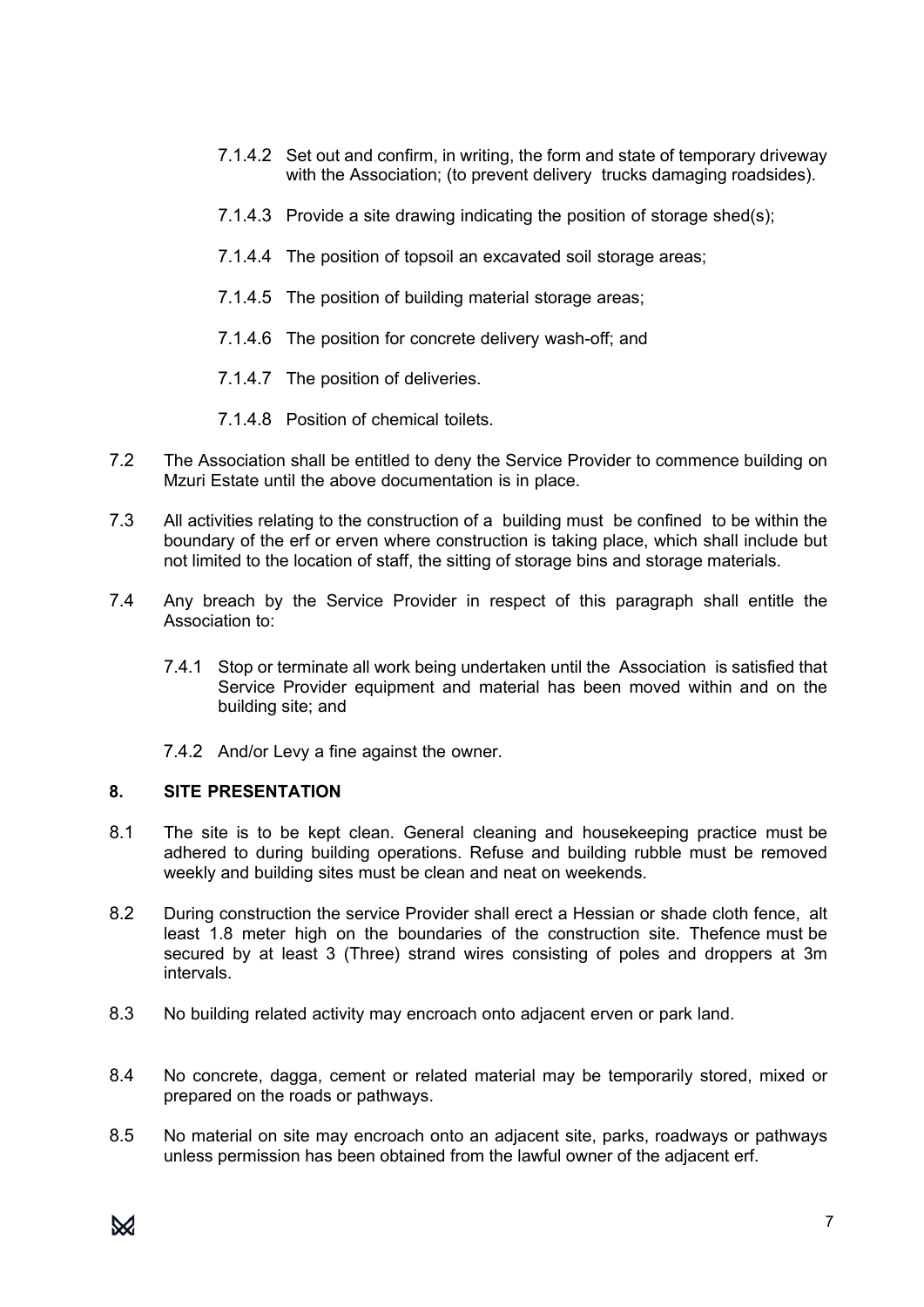- 8.6 The Service Provider shall be responsible for the removal of any sand, cement or rubble that may be washed or blown onto the road, pavement an adjacent site during building operations.
- 8.7 Where delivery of the material by the Service Provider is impossible due to the location of the stand, the Service Provider shall ensure that material is transported and put on site by means of alternative transport.
- 8.8 The Service Provider shall provide adequate facilities for the disposal of refuse and building rubble and ensure that his members of staff workers utilize these facilities. The use of a waste/refuse bins or skip bin on every building site is mandatory.
- 8.9 No paper, plastic bags, empty food or beverage containers, cement bags, tile off- cuts, ceiling boards, roof tiles, rubble or similar material may lay around on any building site, adjoining property, open space, parklands, roads or sidewalks.
- 8.10 The Service Provider will ensure that the parkland, storm water systems, roadways and pavements near its building site are at all times kept clean and tidy.
- 8.11 The pollution and contamination of the groundwater and run off water in the estate is of particular concern and must be prevented at all times. The Service Provider shall ensure that special care is taken in the handling, disposal and cleaning up operations on site. Particular care on site should be taken on the use of paint, tile grout, cement, rhinolite, chemicals, oil, fuel etc. Notwithstanding any other penalty or fine that may be imposed on transgressions, the Service provider and Owner may be held liable for the payment of the costs relating tothe rehabilitation of the polluted area.
- 8.12 The washing of vehicles by Service Providers is prohibited on the Mzuri Estate.
- 8.13 No fires will be allowed on any part of the Mzuri Estate, includingthe building site.
- 8.14 During building operations, the Service Provider must provide chemical toilets or a temporary connected toilet to the main sewerage system with water flushing for use of the workers on site. No "long drop" toilets are permitted. The Service Provider shall not allow blockages of the sewerage system. The Service Provider shall ensure that toilet structures and cleaning facilities are suitably screened from the public view. An enclosure of a minimum of 1.6 meter high above NGL around the ablution area is required and should be big enough to allow workers to change and wash inside the enclosure. If there is no toilet on site, construction work and access to the site shall not be permitted by the estate.
- 8.15 The Service Provider may erect storage sheds/huts within the boundaries of the building site to a maximum height of 2.4 meter. The sheds/huts shall have a neatappearance with clean surroundings.
- 8.16 Notice boards for Service Providers and consultant may be erected on site but shall not be bigger than 1.2 X 1.2 meters. The erf number must be displayed on Notice Boards. The contractor's contact no's are compulsory.
- 8.17 The Service Provider must ensure that the road in front of the building site is at all times swept clean to minimize damage and ensure longevity of the brick roadsurface.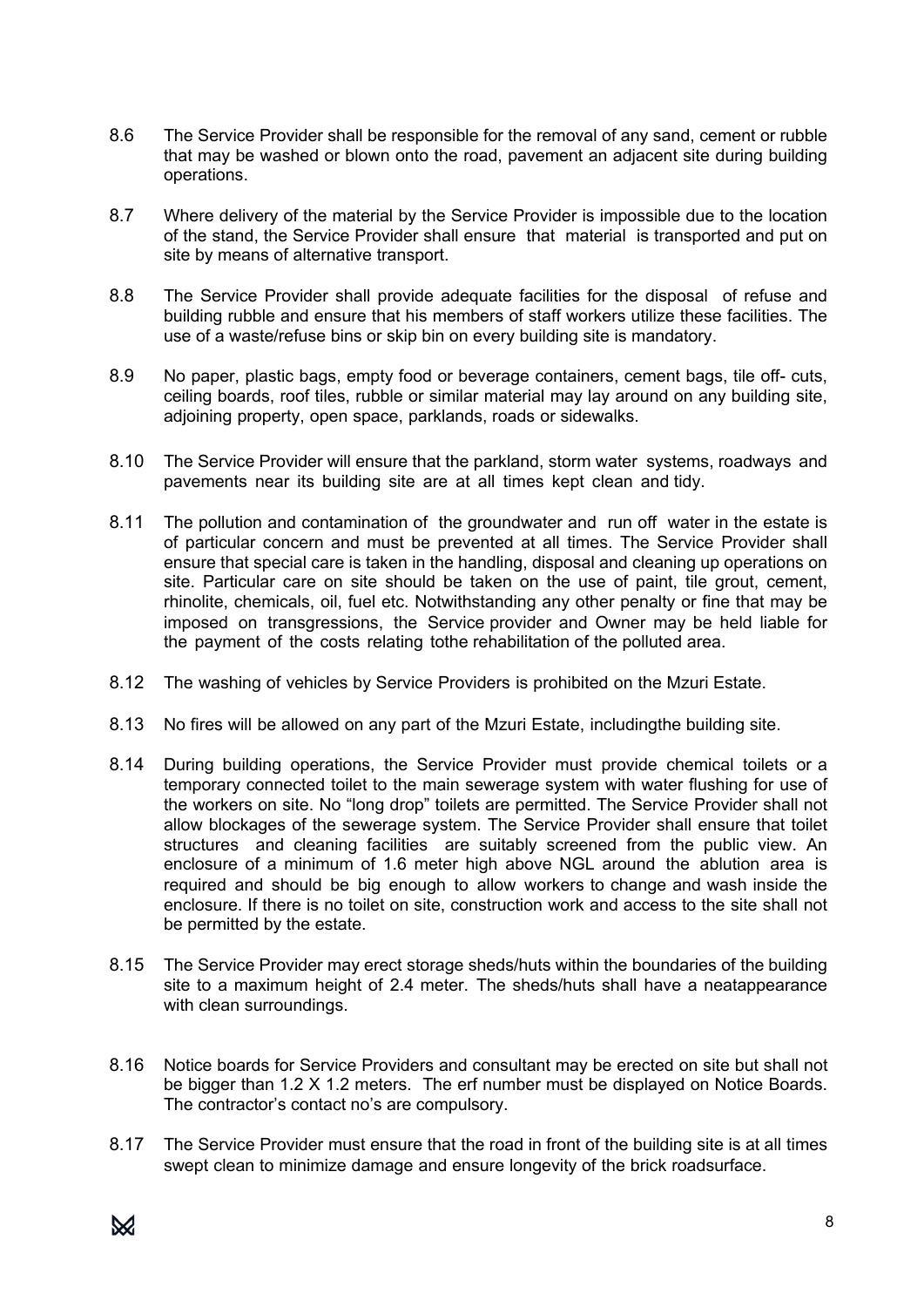- 8.18 The Service Provider must ensure that the curbs and sidewalks in front of the building site are adequately protected from potential damage through building operations. For this reason a temporary driveway is compulsory.
- 8.19 The Service Provider must store building material on the building site. Special permission will be required from the Association to store material on the road verge directly in front of the building site.
- 8.20 The speed limit on the Mzuri Estate for all Service Provider vehicles shall be 30 kmph. The Service Provider is responsible to ensure that all itsmembers of staff, subcontractors and delivery vehicles adhere to this rule.
- 8.21 Any breach by the Service Provider in respect of this Section shall entitle theAssociation to:
	- 8.12.1 Rectify the breach by removing rubble, structures or any other material not allowed in terms of this section at the cost of the Owner; and
	- 8.12.2 Deny the Service Provider access to the Mzuri Estate until such cost have been paid in full;
	- 8.12.3 And/or Levy a fine against the owner.

# **9. DELIVERIES TO SERVICE PROVIDERS**

- 9.1 No vehicles heavier or bigger than the under mentioned vehicles shall be allowedonto the Estate without the permission of the Committee
	- 9.1.1 Single fixed axle design vehicles.
	- 9.1.2 Vehicles exceeding a length of 9.1m.
	- 9.1.3 Vehicles exceeding a width of 2.6m.
	- 9.1.4 Vehicles exceeding a gross mass 20,000 kg (twenty thousand kg).

# 9.2 General deliveries

- 9.2.1 Service Providers shall at all times be responsible for their own and supplier's delivery vehicles and personnel.
- 9.2.2 All delivery times will be limited to public times as defined in Section 4.4.
- 9.2.3 Size delivery vehicles must be limited as prescribed.
- 9.2.4 Deliveries to the building site must take place only from the street frontage of the building site or from the temporary driveway.
- 9.2.5 Service Providers shall ensure that delivery do not damage roads and/or pavements.
- 9.2.6 Vehicles with oil leaks shall not be allowed on the estate.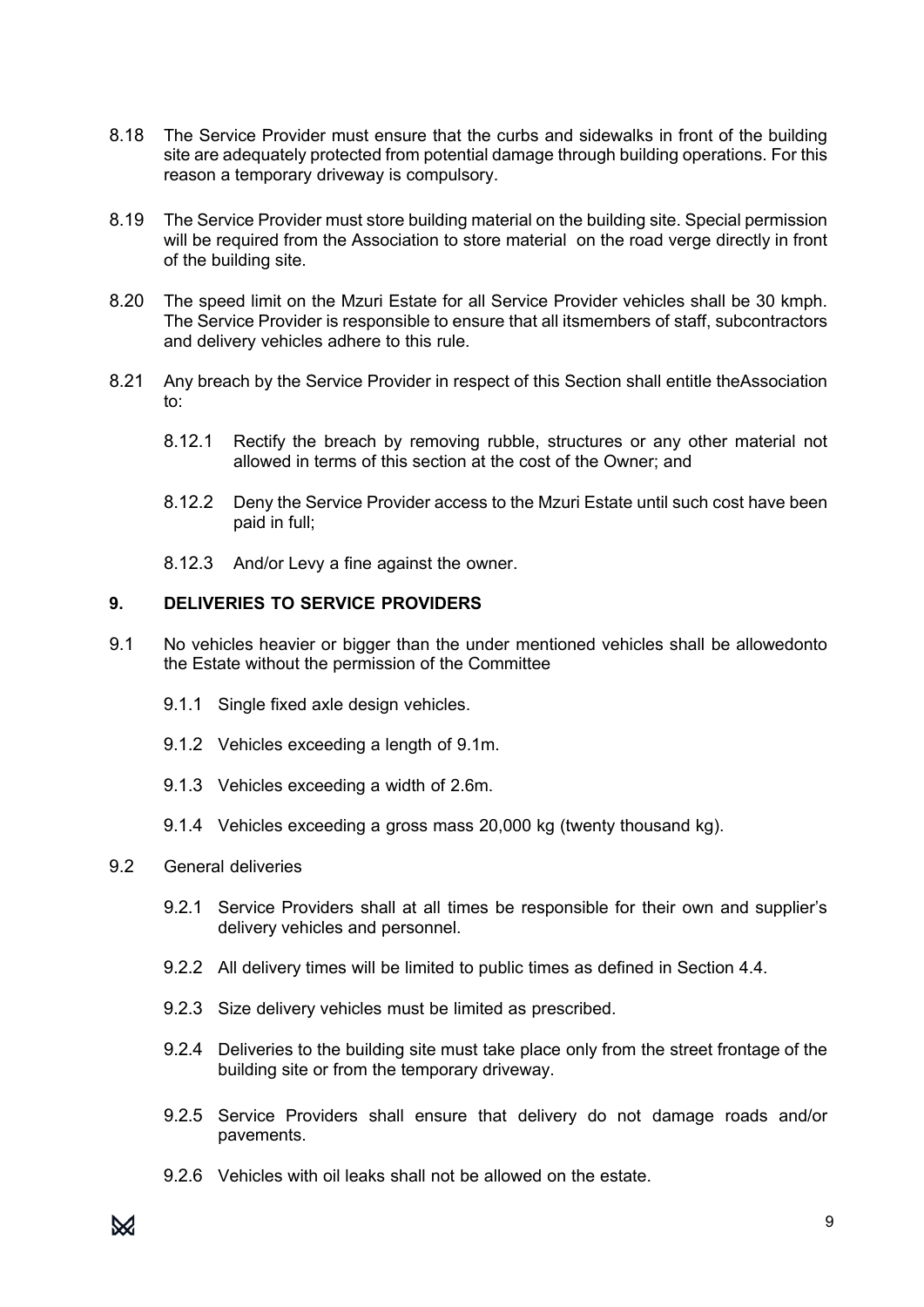- 9.3 Any breach by the Service Provider in respect of this Section shall entitle theAssociation to:
	- 9.3.1 Deny the parties, undertaking the deliveries, access to the Mzuri Estate;
	- 9.3.2 And/or recover the costs for the repair of damages to roads / kerbing andor pavements, from the Owner;
	- 9.3.3 And/or Levy a fine against the owner.

#### **10. CONCRETE AND BRICK DELIVERIES:**

The delivery of concrete and bricks has the potential of causing the most damage to the road surfacing, landscape and vegetation. It is therefore important that these deliveries are handled in a particular way.

- 10.1 The following rules relate specifically to the concrete delivery vehicles.
	- 10.1.1 Drivers of concrete delivery vehicles must be in possession of an education certificate issued by the Association after being trained by the Service Provider and concrete supplier.
	- 10.1.2 Any other driver will only be allowed access to the Mzuri Estate whilst the service provider is escorting such vehicles from the entrance gate to the relevant building site.
	- 10.1.3 Only delivery vehicles with concrete volume not exceeding 4(four) cubic meters will be granted access to the Mzuri Estate and the Service Provider shall be responsible to ensure that no spillage of concrete shall occur within the Estate.
	- 10.1.3 The washing-off of concrete delivery vehicles must take place within the confines of the building site and spillage and run-off contained within this site. The Service Provider must indicate on the site where this will occur.
	- 10.1.4 Under no circumstances may concrete be spilt onto road and sidewalk surfaces and the Service Provider will be held responsible for the repair if this occurs.
- 10.2 The following rules relate specifically to brick delivery vehicles.
	- 10.2.1 Only single rear axle delivery vehicles, without trailers, shall be allowed;
	- 10.2.2 Precaution must be taken to ensure that hydraulic jacks of delivery vehicles do not damage road/pavement surfaces.
	- 10.2.3 Only in special circumstances may double axle vehicles deliver bricks to sites within the Estate and in such cases the cargo must be unloaded on a place specified.
	- 10.2.4 The maximum load to be transported into the estate shall not exceed 3000 bricks at a time.
- 10.3 Any breach by the Service Provider in respect of this Section shall entitle the Association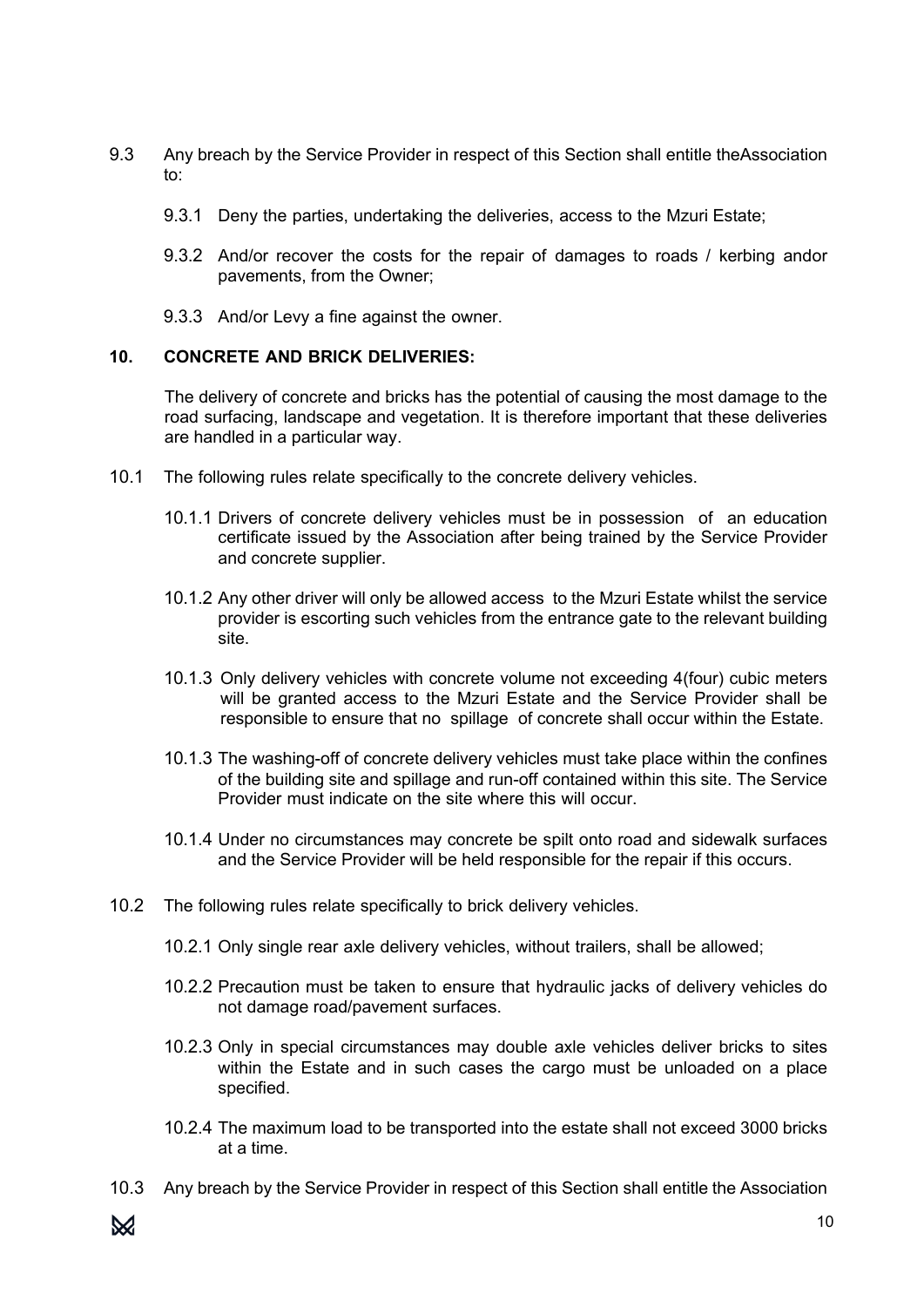to:

10.3.1 Recover the costs for the repair of any damages, from the Owner;

10.3.2 And/or Levy a fine against the owner

# **11. ELECTRIC POWER NEEDS**

Electrical power needs for construction work on building sites are to be provided only by means of:

- 11.1 Portable electrical generators which may only be used in the case of electricaloutage.
- 11.2. Approved electrical connections from the electricity box designated for that property to a temporary distribution box (DB) complying with the applicable safety regulations imposed by the applicable laws. All temporary DB's used must be equipped with an earth leakage and plug points where electrical power tools or extension leads can be plugged into.
- 11.3 No direct connections to the electricity box designated for that property though extension leads or power tools will be allowed. Only the relevant authority or itsagents will make approved electrical connections.
- 11.4 No electric connection with leads running from neighboring houses is allowed.

# **12. NOISE REDUCTION**

The Service Provider shall ensure that they and their members of staff conduct themselves properly and limit the noise of operations.

# **13. INSURANCE & STATUTORY REQUIREMENTS:**

It is the responsibility of the owner to ensure that the Service Provider and his subcontractors comply with the following requirements;

- 13.1 all the statutory and regulatory requirements in their industry at the local authority, national provincial government, private institutions such as BIFSA and NHBRC.
- 13.2 Insurance cover relevant to any damages and incidents that may occur.
- 13.3 all the employment laws applicable to its industry.
- 13.4 the statutory requirement of the Occupational Health and Safety Act 85 of 1993.

# **14. LEGAL STATUS, PENALTIES AND FINES:**

- 14.1 Failure by the Service Provider and or owner with these agreed rules of conduct shall result in the enforcement of the penalties, fines and suspension as stipulated in the rules or otherwise imposed.
- 14.2 The penalties, fines and suspensions imposed as a result of the contravention of the Rules of Conduct shall be enforced by the Estate's Committee or its authorized agent or Manager.

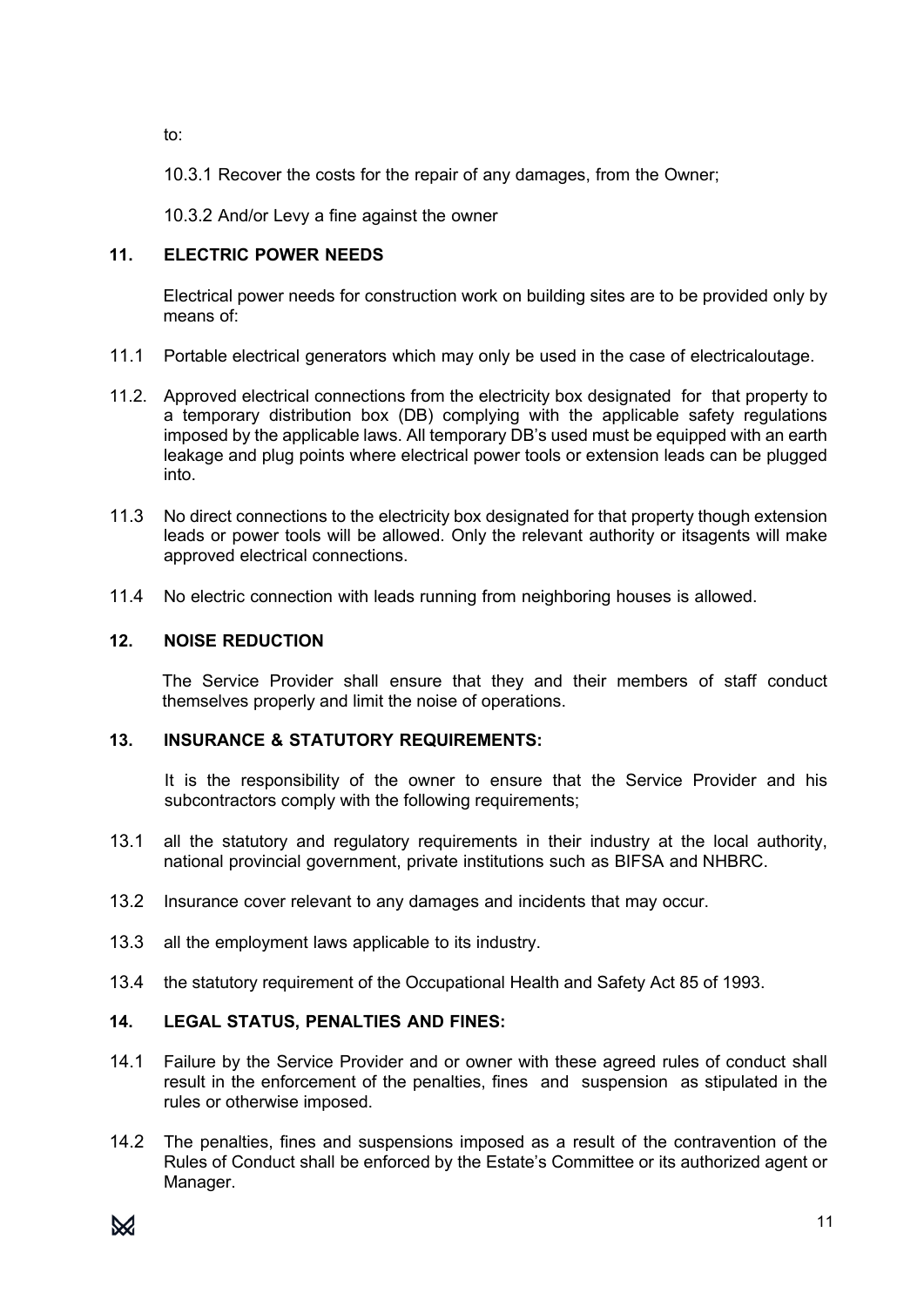14.3 Any fine imposed will be payable to the Mzuri Estate Homeowners Association within 48 hours at the Estate Manager's office. If the fine has not been paid within the prescribed period building operations will be suspended until such time as payment has been made. The Estate Manager will also have the right to deny the Service Provider access to the Estate until any fine imposed has been paid.

# **15. DISCLAIMER**

- 15.1 The Estate and its members accept no liability of whatsoever nature arising from any damages and losses sustained as a result of the suspension of the building activity caused by the contravention of rules embodied herein.
- 15.2 The Service Provider and owner shall have no claim against the estate and its members for the damages and losses sustained, arising from the penalties imposed by the estate as a result of breach of the provisions of these rules.
- 15.3 The Estate and its members accepts no liability of whatsoever nature arising from any damages and losses sustained as a result of breach of insurance and statutory requirements as set out under paragraph 14.

# **16. ACKNOWLEDGEMENT**

- 16.1 The Service Provider and owner hereby declare that they understand the contents of this agreement and their code of conduct and confirm that they are bound by the terms and conditions contained herein. The Service Provider and owner further undertake to enforce to said rules to other third parties who willcarry out work at the estate through them.
- 16.2 The Service Provider and owner further undertake to comply with any other rules and regulations to be imposed by the estate from time to time. The Service Provider shall provide his particulars by completing an application from to be provided by the committee prior to the commencement of work. If any of the particulars provided change, the Service Provider shall notify the committee accordingly by completing another form.
- 16.3 The Association reserves the right to unilaterally amend the rules of conduct from time to time when it becomes necessary to do so. Service Providers and Owners will be informed by the Association about these changes.
- 16.4 It shall at all times be the responsibility of the owner to ensure and procure that this Service Provider abides by and complies with the rules and regulations set out in this Code of Conduct.
- 16.5 An Owner shall be responsible to ensure that his/her Service Provider shall at alltimes respect, adhere to abide by and comply with all rules and regulations.
- 16.6 Should a Service Provider fail to pay such penalties within 48 (Forty-Eight) hours after same has been levied and the Service Provider advised thereof, such Service Provider shall be prohibited from entering the premises until same has been settled/paid in full.